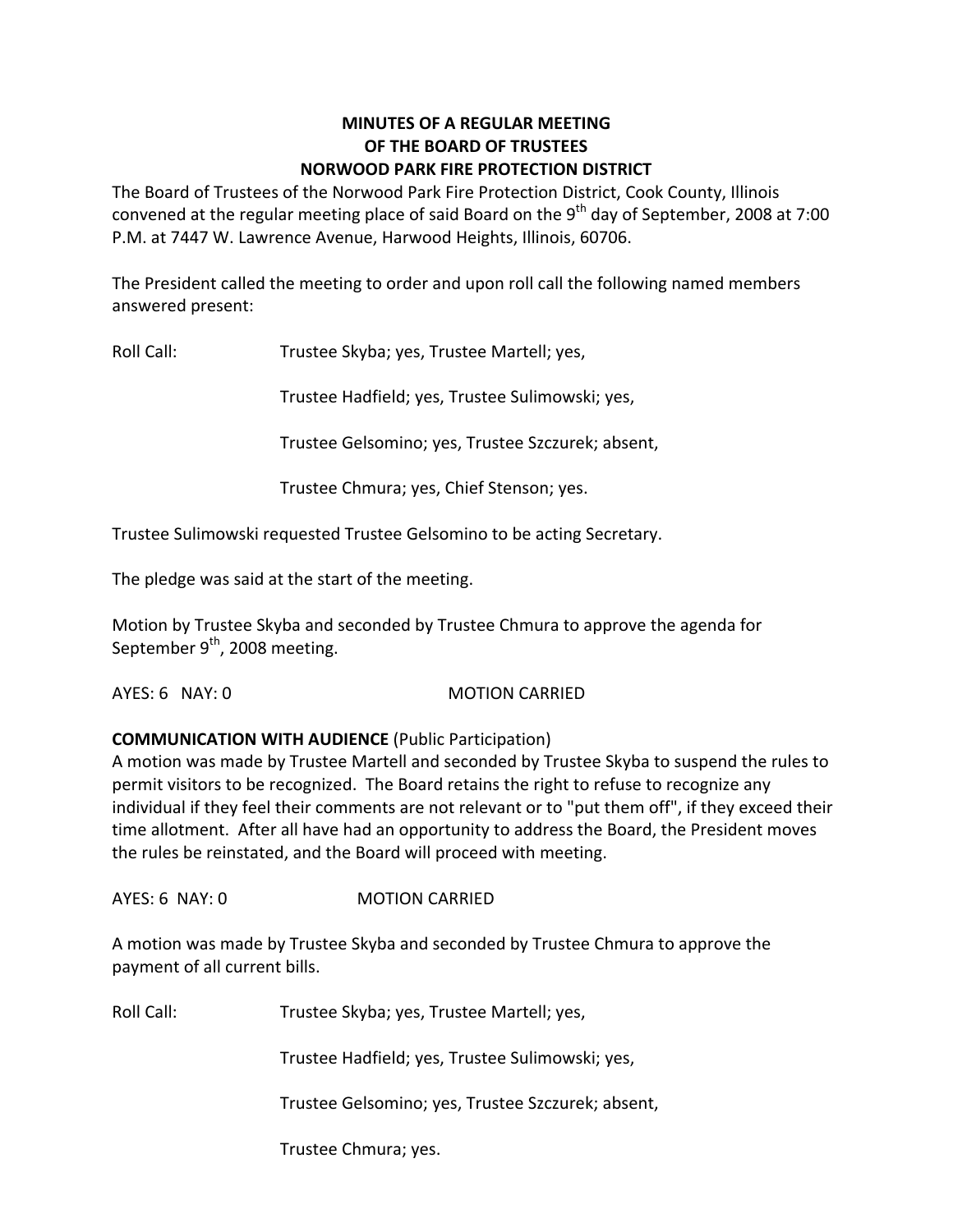#### AYES: 6 NAY: 0 **MOTION CARRIED**

Motion by Trustee Chmura and seconded by Trustee Gelsomino to approve the minutes of the Public Hearing on the 2008-2009 Budget and Appropriation held on August  $12^{th}$ , 2008.

Roll Call: Trustee Skyba; present, Trustee Martell; yes,

Trustee Hadfield; yes, Trustee Sulimowski; yes,

Trustee Gelsomino; yes, Trustee Szczurek; absent,

Trustee Chmura; yes.

AYES: 5 NAY: 0 PRESENT: 1 MOTION CARRIED

A motion was made by Trustee Martell and seconded by Trustee Skyba to approve the minutes of the Regular meeting held on August  $12^{\text{th}}$ , 2008.

Roll Call: Trustee Skyba; yes, Trustee Martell; yes,

Trustee Hadfield; yes, Trustee Sulimowski; yes,

Trustee Gelsomino; yes, Trustee Szczurek; absent,

Trustee Chmura; yes.

AYES: 6 NAY: 0 MOTION CARRIED

#### **TREASURER'S REPORT**

Schedule of Assets (Arising from Cash Transactions) July 31, 2008

#### Assets

| Checking and money market accounts (interest rate): |         |
|-----------------------------------------------------|---------|
| Plaza Bank checking (0.245%)                        | 1.101   |
| Plaza Bank money market (1.485%)                    | 112,002 |
| Plaza Bank checking- Public Education               | 573     |
|                                                     |         |
| Total checking and money market accounts            | 113,676 |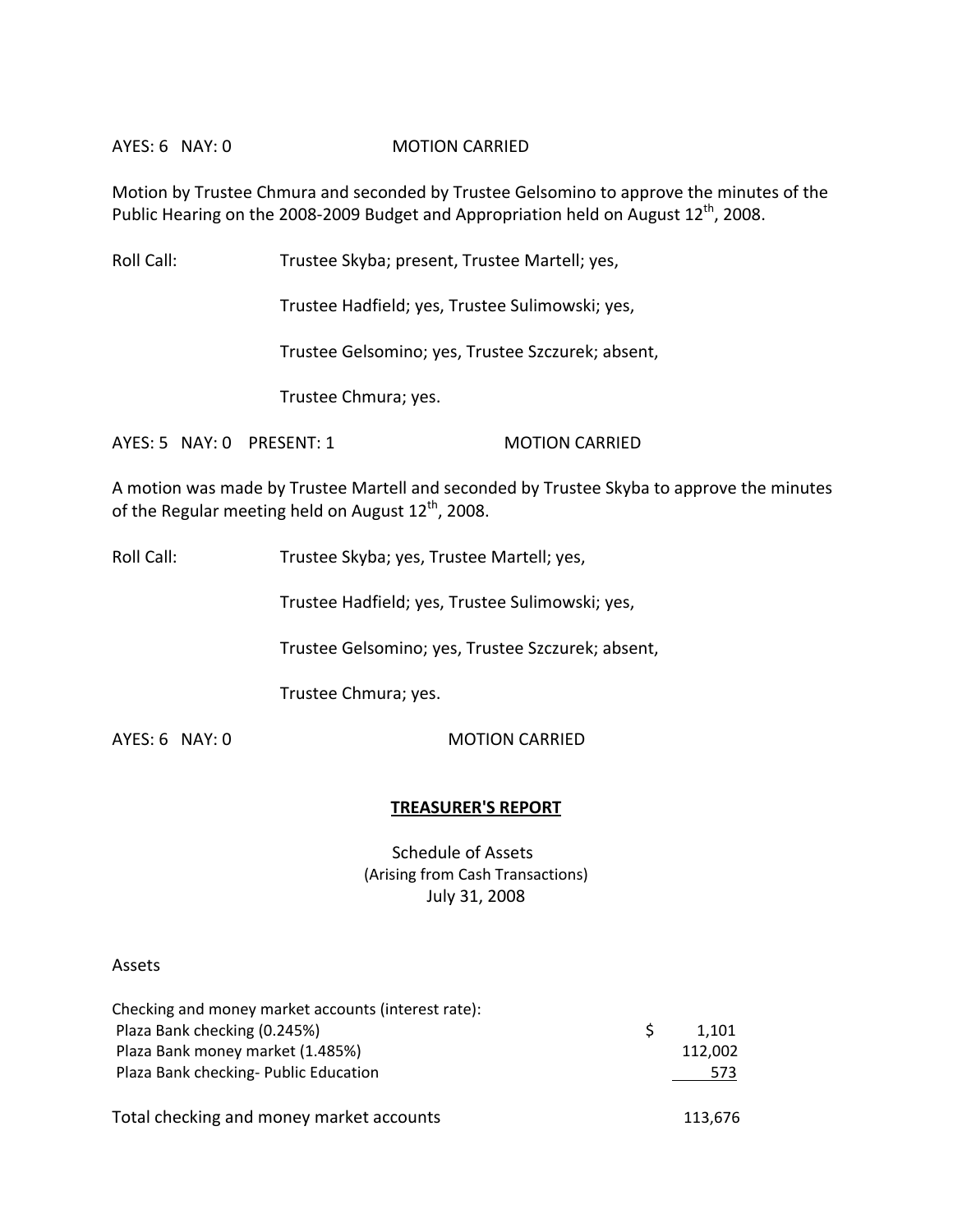| Certificates of deposit (interest rate and maturity):    |             |
|----------------------------------------------------------|-------------|
| Parkway Bank and Trust (4.15% 09/10/08)                  | 472,628     |
| Plaza Bank (4.75% 01/17/09)                              | 113,321     |
| Plaza Bank (3.50% 03/18/09)                              | 664,502     |
| Plaza Bank (3.50% 06/23/09)                              | 1,442,149   |
| Belmont Bank (4.10% 05/21/11)                            | 444,688     |
| Parkway Bank and Trust (4.35% 04/07/10)                  | 325,683     |
| Total certificates of deposit                            | 3,462,971   |
| Total checking, money market and certificates of deposit | \$3,576,647 |

Motion by Trustee Chmura, seconded by Trustee Skyba to approve the Treasurer's report as presented from the Financial Statement for August 2008**.**

Trustee Martell reported CD due at Parkway Bank, working on rate.

Roll Call: Trustee Skyba; yes, Trustee Martell; yes,

Trustee Hadfield; yes, Trustee Sulimowski; yes,

Trustee Gelsomino; yes, Trustee Szczurek; absent,

Trustee Chmura; yes.

AYES: 6 NAY: 0 MOTION CARRIED

### **Chiefs Report:**

All Trustees received a copy of the alarm report.

All Trustees received a copy of the inspection report along with the list of completed inspections for this month.

Promotional points have been sent to everyone. This is on the agenda tonight for approval.

Tom Green donated \$600.00 for the picture of the shift personnel that is hanging on the wall.

Received another water bill from Harwood Heights, Attorneys are still working on it.

Flu shots will start at the Open House on October 11<sup>th</sup>, Township is paying for the labor, Earl Field will be paying for the shots that Medicare does not cover. We will be administering the shots at Open House, on Monday and Wednesday at the Township Hall and on Tuesday and Thursday we will travel to people homes. Discussion.

The audit starts on October 13<sup>th</sup>, we have been working with Paul Smit getting information prepared.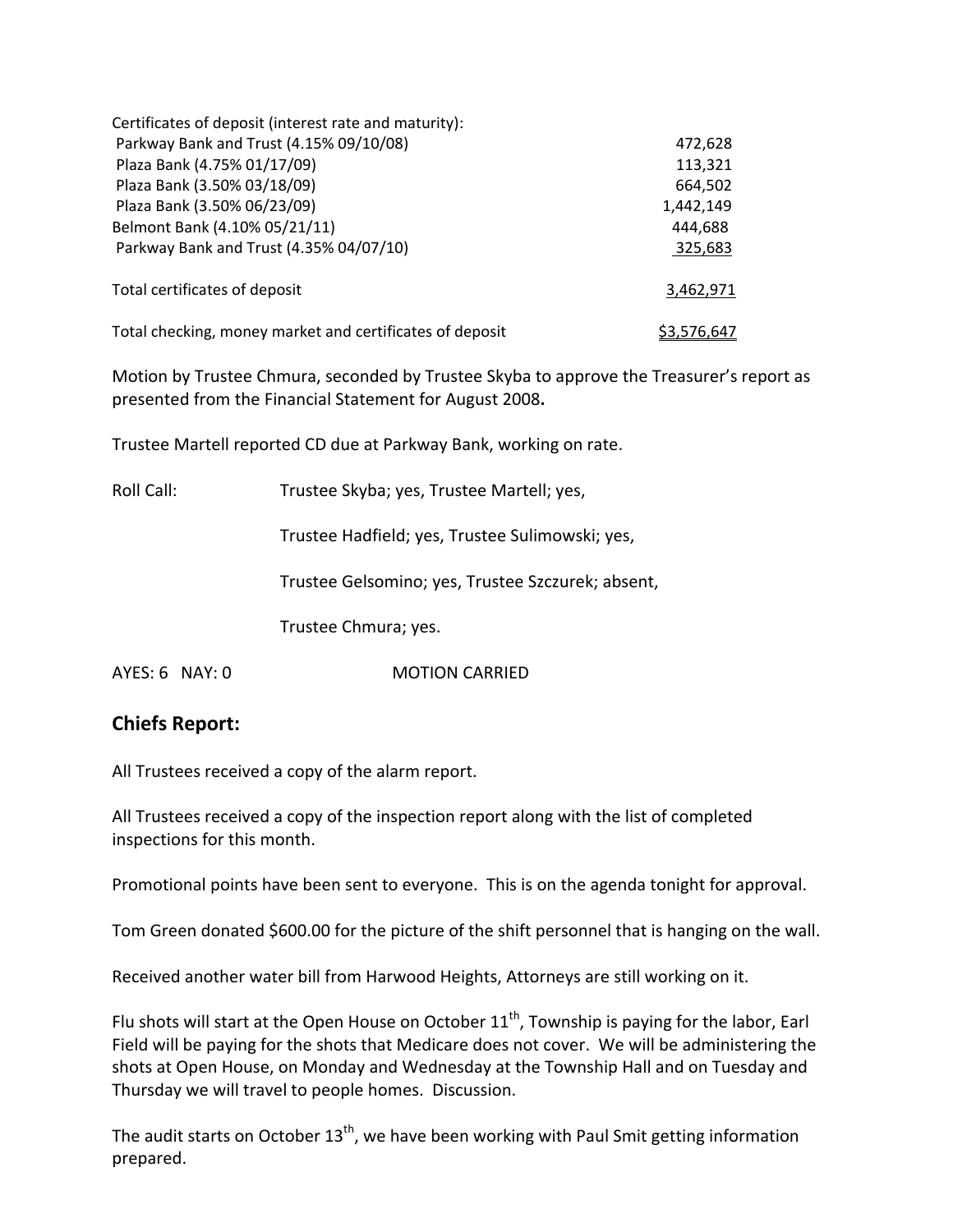The kitchen is 99% done. The men have worked really hard and it looks great.

The lighting project was completed in the building except for the bay floor which is on backorder.

Sale of vehicle in on the agenda and we have received 4 bids. The sale of the stove has received one offer from Trustee Skyba. Discussion.

IL MABAS is sending firefighters to Louisiana. Chief stated that all overtime, vehicle mileage and etc. is reimbursed by FEMA. Discussion. Chief was given the authority to decide what is appropriate if personnel and equipment is needed.

Commissioner Rinaldi reported on the changes to the Rules and Regulations and will continue the testing on November  $22^{nd}$  for entry level firefighter. Discussion.

A motion was made by Trustee Hadfield and seconded by Trustee Skyba to accept the Chiefs report as presented for August 2008.

AYES: 6 NAY: 0 MOTION CARRIED

### **Presidents Report:**

Nothing to report at this time.

# **Committee Reports:**

Finance Committee‐ Chairman Trustee Chmura asked if there was going to be an opening meeting with the auditors and who would attend. Trustee Chmura also stated that they went out for bids for the ambulance billing and once the bids are all received the committee will meet.

Building and Equipment Committee‐ Chairman Trustee Hadfield commented on the beautiful job the firemen did on the kitchen.

Technology and PR Media Committee‐ Chairman Trustee Sulimowski stated that the chief covered the flu shots and open house on the web site. Trustee Sulimowski asked when the Christmas party will be, the Chief stated December  $6^{\text{th}}$ .

Policy Committee‐ Chairman Trustee Gelsomino stated there is nothing at this time.

Pension Fund‐ Trustee Martell stated they sent out packets to the firms that were interviewed, they have to respond by September 15<sup>th</sup>. Trustee Skyba stated they are discussing changing the meeting dates.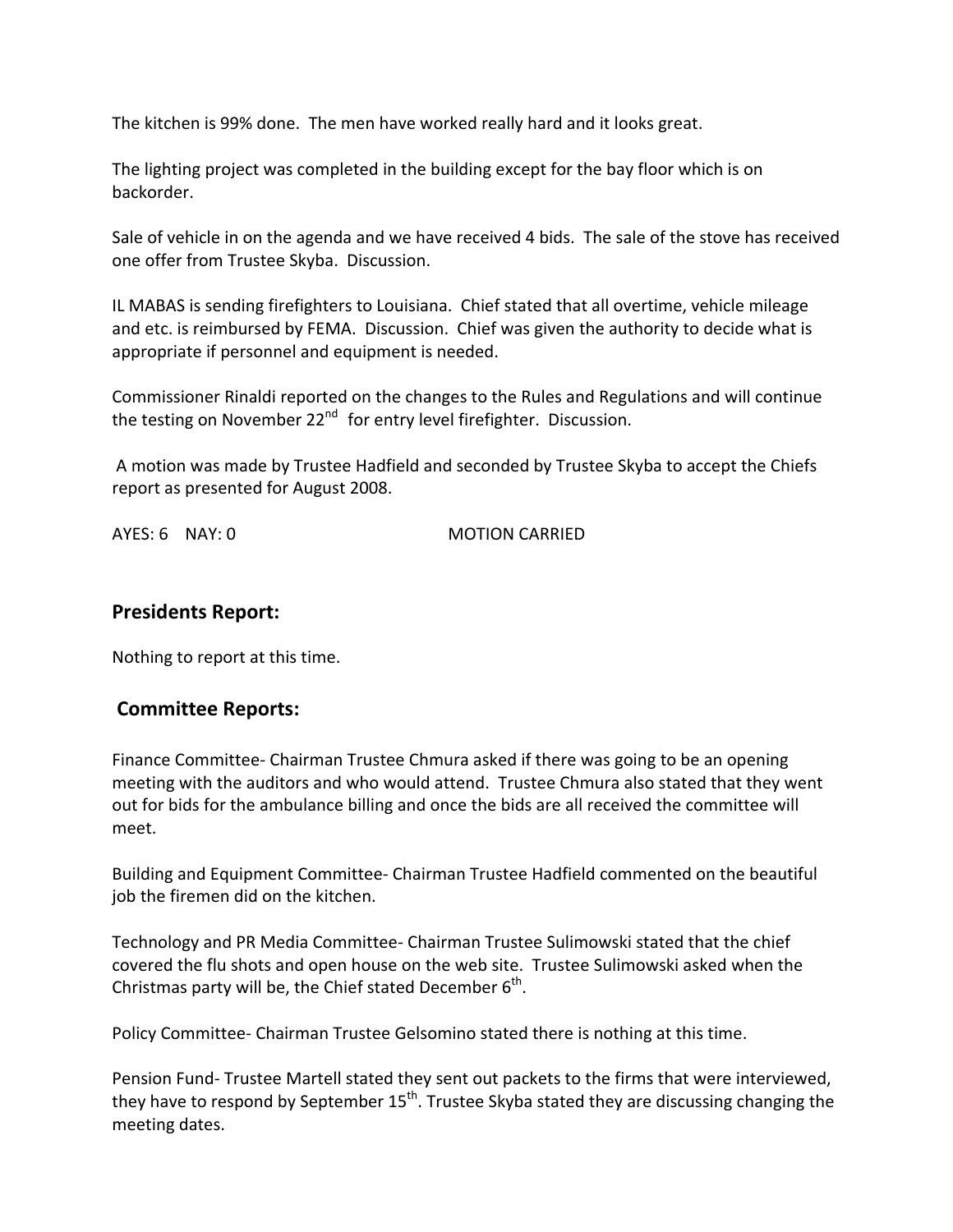# **Old Business:**

None.

## **New Business**:

Motion by Trustee Hadfield, seconded by Trustee Chmura to approve Resolution #08‐3, A Resolution authorizing the sale of surplus vehicles.

There were 4 bids received, winning bid is for \$2,700.00 by Randy Martin. Three remaining bids were for \$2,500.00. If for some reason Mr. Martin is unable to complete the transaction, the chief can put the remaining names in a lottery.

Roll Call: Trustee Skyba; yes, Trustee Martell; yes, Trustee Hadfield; yes, Trustee Sulimowski; yes, Trustee Gelsomino; yes, Trustee Szczurek; absent, Trustee Chmura; yes. AYES: 6 NAY: 0 MOTION CARRIED

Motion by Trustee Martell and seconded by Trustee Skyba to adopt and approve the addendum to the Collective Bargaining Agreement between the Norwood Park Fire Protection District and the Norwood Park Firemen's Association regarding the criteria for promotional points for the rank of Lieutenant.

Roll Call: Trustee Skyba; yes, Trustee Martell; yes,

Trustee Hadfield; yes, Trustee Sulimowski; yes,

Trustee Gelsomino; yes, Trustee Szczurek; absent,

Trustee Chmura; yes.

AYES: 6 NAY: 0 **MOTION CARRIED**